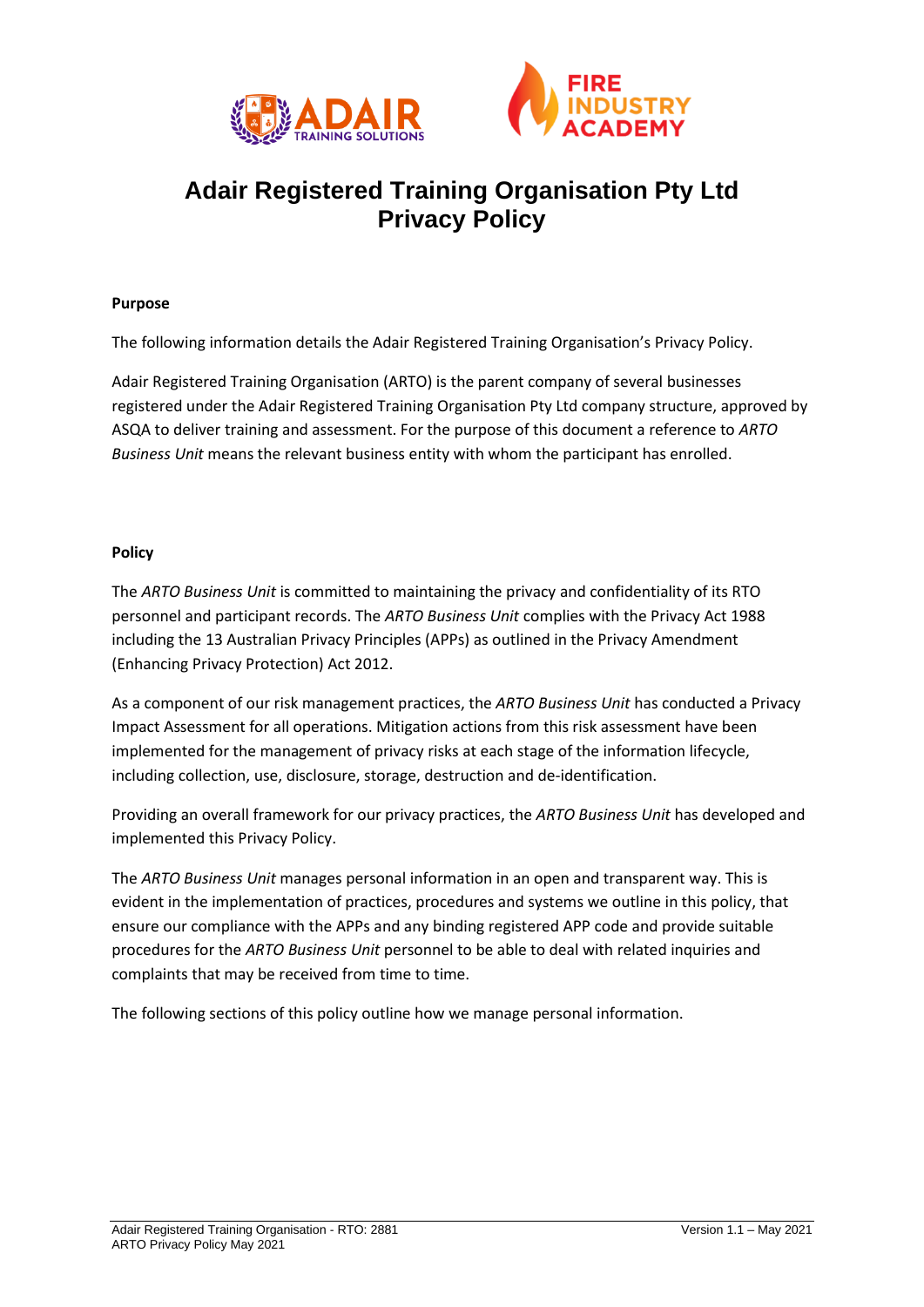



## **Australian Privacy Principle 1 – Open and transparent management of personal information**

*Purposes for information collection, retention, use and disclosure*

The *ARTO Business Unit* retains a record of personal information about all individuals with whom we undertake any form of business activity. The *ARTO Business Unit* must collect, hold, use and disclose information from our clients and stakeholders for a range of purposes, including but not limited to:

- Providing services to clients;
- Managing employee and contractor teams;
- Promoting products and services;
- Conducting internal business functions and activities; and
- Requirements of stakeholders.

As a government registered training organisation, regulated by the Australian Skills Quality Authority, the *ARTO Business Unit* is required to collect, hold, use and disclose a wide range of personal and sensitive information on participants in nationally recognised training programs. This information requirement is outlined in the *National Vocational Education and Training Regulator Act 2011* and associated legislative instruments. In particular, the legislative instruments:

- *Student Identifiers Act 2014;*
- *Standards for Registered Training Organisations (RTOs) 2015;* and
- *Data Provision Requirements 2012.*

It is noted that the *ARTO Business Unit* is also bound by various State Government Acts requiring similar information collection, use and disclosure (particularly *Education Act(s), Vocational Education & Training Act(s) and Traineeship & Apprenticeships Act(s)* relevant to state jurisdictions of the *ARTO Business Unit* operations).

It is further noted that, aligned with these legislative requirements, the *ARTO Business Unit* delivers services through a range of Commonwealth and State Government funding contract agreement arrangements, which also include various information collection and disclosure requirements.

Individuals are advised that due to these legal requirements, the *ARTO Business Unit* discloses information held on individuals for valid purposes to a range of entities including:

- Governments (Commonwealth, State or Local);
- Australian Apprenticeships Centres;
- Employers (and their representatives), Job Network Providers, Schools, Guardians; and
- Service providers such as credit agencies and background check providers.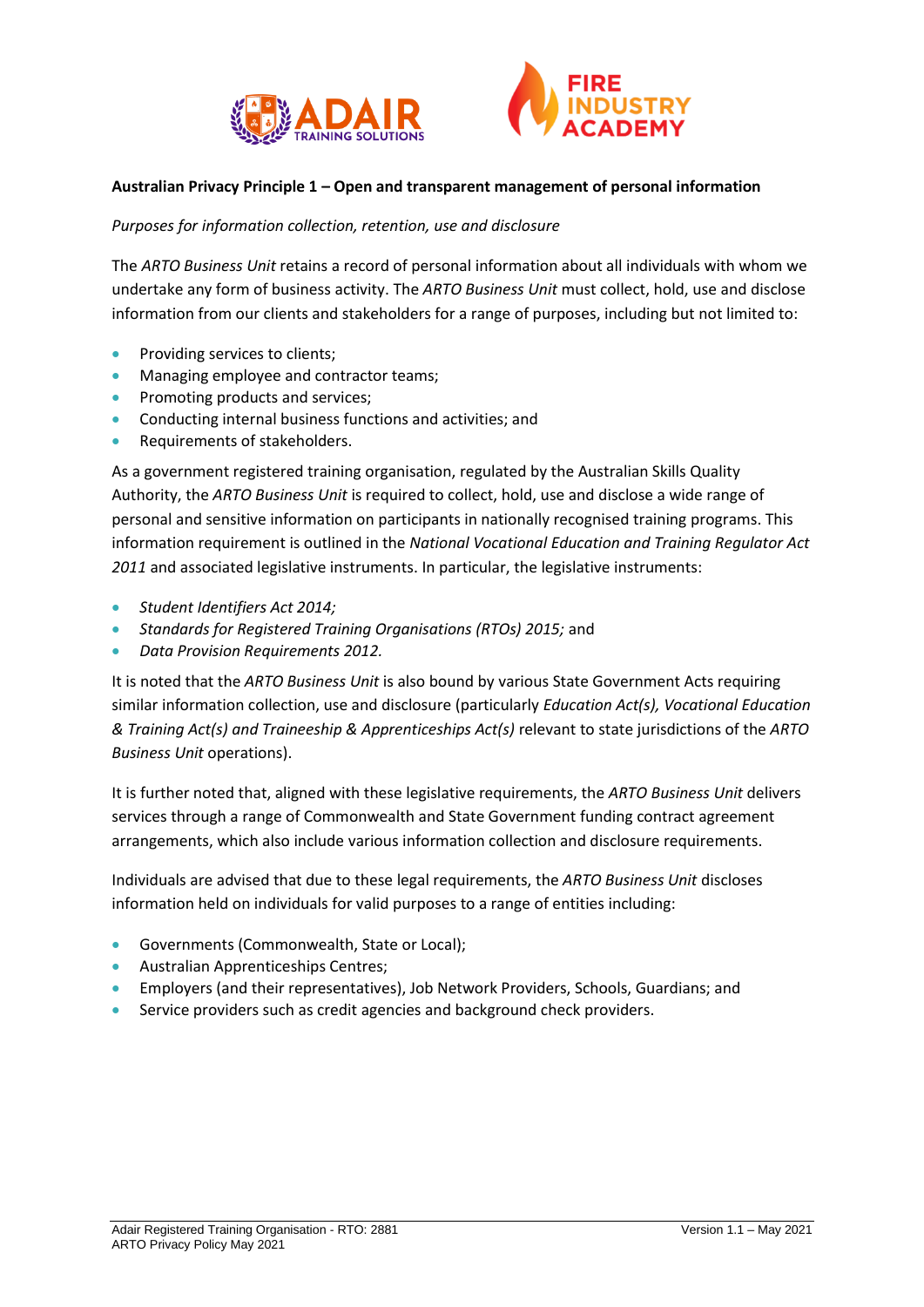



# *Kinds of personal information collected and held*

The following types of personal information are generally collected, depending on the need for service delivery:

- Contact details;
- Employment details;
- Educational background;
- Demographic Information;
- Course progress and achievement information; and
- Financial billing information.

The following types of sensitive information may also be collected and held:

- Identity details;
- Employee details & HR information;
- Complaint or issue information;
- Disability status & other individual needs;
- Indigenous status; and
- Background checks (such as National Criminal Checks or Working with Children checks).

Where the *ARTO Business Unit* collects personal information of more vulnerable segment of the community (such as children), additional practices and procedures are also followed. Please refer to the *ARTO Business Unit*'s *Working with Children Policy and Procedures* for further information.

# *How personal information is collected*

The *ARTO Business Unit*'s usual approach to collecting personal information is to collect any required information directly from the individuals concerned. This may include the use of forms (such as registration forms, enrolment forms or service delivery records) and the use of web-based systems (such as online enquiry forms, web portals or internal operating systems).

The *ARTO Business Unit* does receive solicited and unsolicited information from third party sources in undertaking service delivery activities. This may include information from such entities as:

- Governments (Commonwealth, State or Local);
- Australian Apprenticeships Centres;
- Employers (and their representatives), Job Network Providers, Schools, Guardians; and
- Service providers such as credit agencies and background check providers.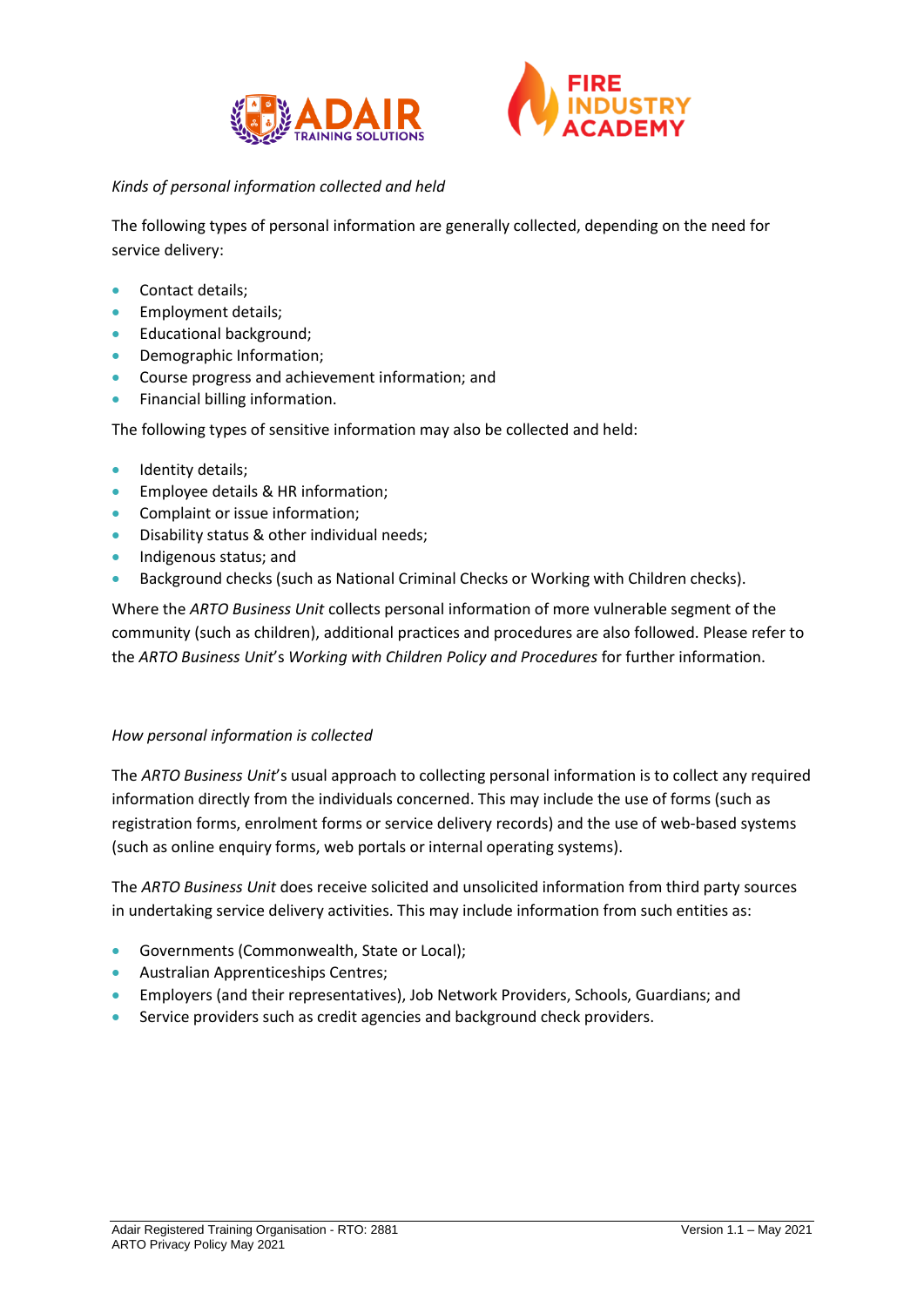



## *How personal information is held*

The *ARTO Business Unit*'s usual approach to holding personal information includes robust storage and security measures at all times. Information on collection is:

- As soon as practical converted to electronic means:
- Stored in secure, password protected systems, such as financial system, learning management system and student management system; and
- Monitored for appropriate authorised use at all times.

Only authorised personnel are provided with login information to each system, with system access limited to only those relevant to their specific role. The *ARTO Business Unit* ICT systems are hosted internally with robust internal security to physical server locations and server systems access. Virus protection, backup procedures and ongoing access monitoring procedures are in place.

Destruction of paper-based records occurs as soon as practicable in every matter, through the use of secure shredding and destruction services at all *ARTO Business Unit* sites.

Individual information held across systems is linked through an *ARTO Business Unit* allocated identification number for each individual.

# *Retention and Destruction of Information*

*The ARTO Business Unit maintains a Retention and Disposal Schedule* documenting the periods for which personal information records are kept.

Specifically, for our RTO records, in the event of our organisation ceasing to operate the required personal information on record for individuals undertaking nationally recognised training with us would be transferred to the Australian Skills Quality Authority, as required by law.

# *Accessing and seeking correction of personal information*

The *ARTO Business Unit* confirms all individuals have a right to request access to their personal information held and to request its correction at any time. In order to request access to personal records, individuals are to make contact with:

# *ARTO Business Unit* Privacy Officer

Please refer to the *ARTO Business Unit* website for contact details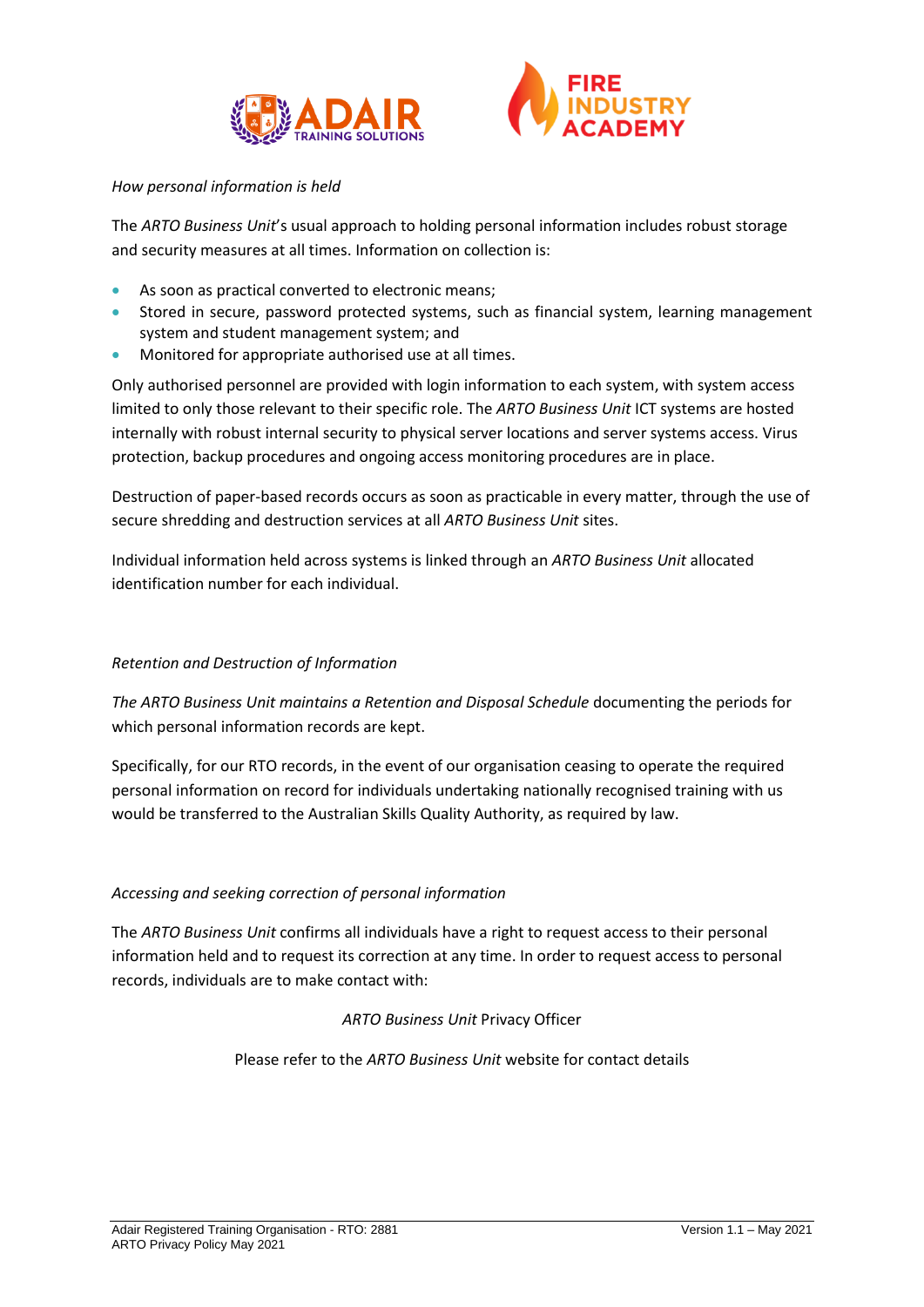



A number of third parties, other than the individual, may request access to an individual's personal information. Such third parties may include employers, parents or guardians, schools, Australian Apprenticeships Centres, Governments (Commonwealth, State or Local) and various other stakeholders.

In all cases where access is requested, the *ARTO Business Unit* will ensure that:

- Parties requesting access to personal information are robustly identified and vetted;
- Where legally possible, the individual to whom the information relates will be contacted to confirm consent (if consent not previously provided for the matter); and
- Only appropriately authorised parties, for valid purposes, will be provided access to the information.

#### *Complaints about a breach of the APPs or a binding registered APP code*

If an individual feels that the *ARTO Business Unit* may have breached one of the APPs or a binding registered APP *Privacy Complaints Procedure* below for further information.

#### *Making our APP Privacy Policy available*

The *ARTO Business Unit* provides our APP Privacy Policy available free of charge, with all information being publicly available from the Privacy link on our website.

In addition, this APP Privacy Policy is:

- Prominently displayed at each *ARTO Business Unit*'s premises;
- Referenced within our *RTO Handbook*;
- Noted within the text or instructions at all information collection points (such as informing individuals during a telephone call of how the policy may be accessed, in cases where information collection is occurring); and
- Available for distribution free of charge on request, as soon as possible after the request is received, including in any particular format requested by the individual as is reasonably practical.

If, in the unlikely event the APP Privacy Policy is not able to be provided in a particular format requested by an individual, we will explain the circumstances around this issue with the requester and seek to ensure that another appropriate method is provided.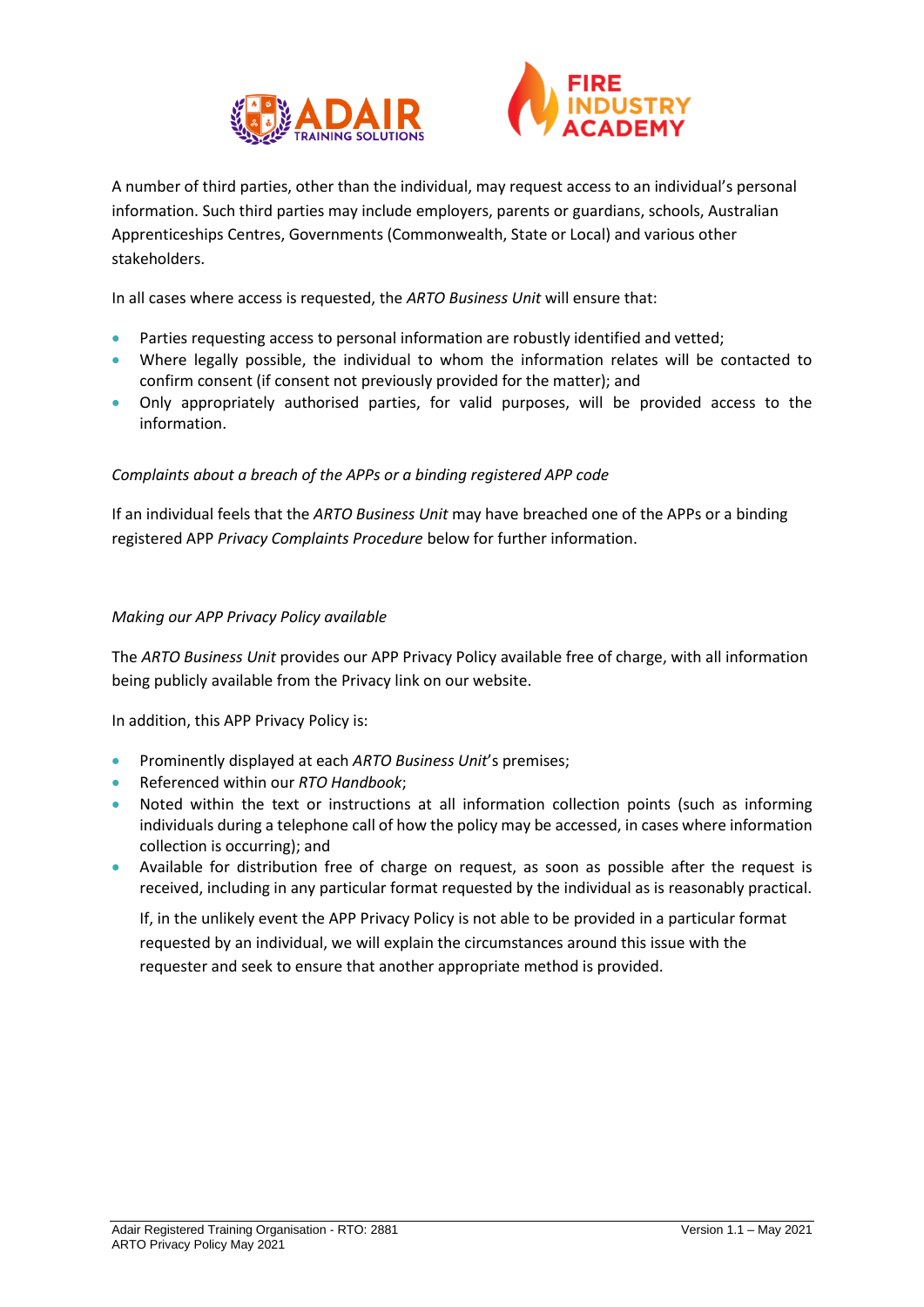



## *Review and Update of this APP Privacy Policy*

The *ARTO Business Unit* reviews this APP Privacy Policy:

- On an ongoing basis, as suggestions or issues are raised and addressed, or as government required changes are identified;
- Through our internal audit processes on at least an annual basis;
- As a part of any external audit of our operations that may be conducted by various government agencies as a part of our registration as an RTO or in normal business activities; and
- As a component of each and every complaint investigation process where the compliant is related to a privacy matter.

Where this policy is updated, changes to the policy are widely communicated to stakeholders through internal personnel communications, meetings, training and documentation, and externally through publishing of the policy on the *ARTO Business Unit*'s website and other relevant documentation (such as our RTO Handbook) for clients.

#### **Australian Privacy Principle 2 – Anonymity and pseudonymity**

The *ARTO Business Unit* provides individuals with the option of not identifying themselves, or of using a pseudonym, when dealing with us in relation to a particular matter, whenever practical. This includes providing options for anonymous dealings in cases of general course enquiries or other situations in which an individuals' information is not required to complete a request.

Individuals may deal with us by using a name, term or descriptor that is different to the individual's actual name wherever possible. This includes using generic email addresses that does not contain an individual's actual name, or generic user names when individuals may access a public component of our website or enquiry forms.

The *ARTO Business Unit* only stores and links pseudonyms to individual personal information in cases where this is required for service delivery (such as system login information) or once the individual's consent has been received.

Individuals are advised of their opportunity to deal anonymously or by pseudonym with us where these options are possible.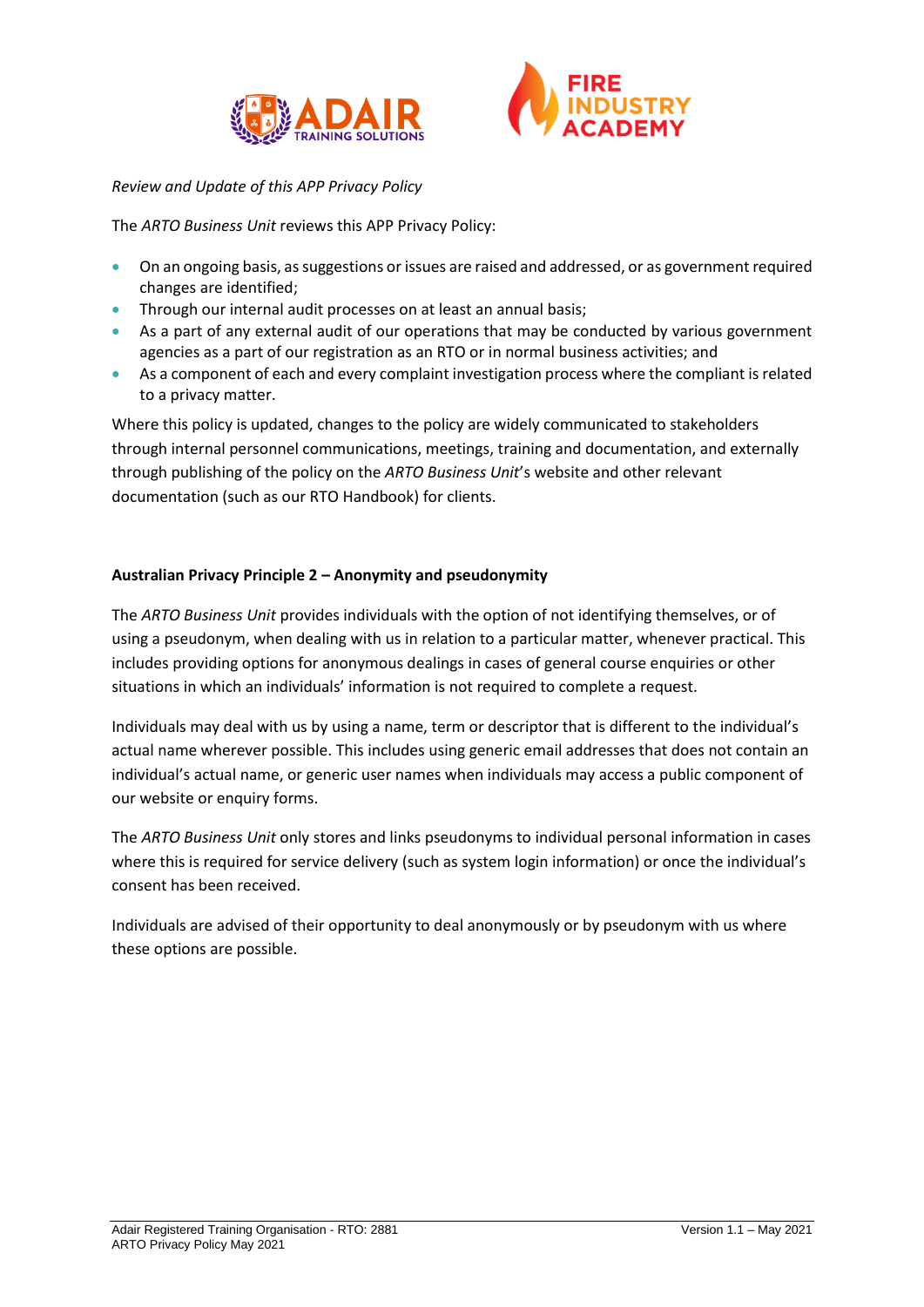



## *Requiring identification*

The *ARTO Business Unit* must require and confirm identification however in-service delivery to individuals for nationally recognised course programs. We are authorised by Australian law to deal only with individuals who have appropriately identified themselves. That is, it is a *Condition of Registration* for all RTOs under the *National Vocational Education and Training Regulator Act 2011* that we identify individuals and their specific individual needs on commencement of service delivery, and collect and disclose Australian Vocational Education and Training Management of Information Statistical Standard (AVETMISS) data on all individuals enrolled in nationally recognised training programs. Other legal requirements, as noted earlier in this policy, also require considerable identification arrangements.

There are also other occasions also within our service delivery where an individual may not have the option of dealing anonymously or by pseudonym, as identification is practically required for us to effectively support an individual's request or need.

#### **Australian Privacy Principle 3 — Collection of solicited personal information**

The *ARTO Business Unit* only collects personal information that is reasonably necessary for our business activities.

We only collect sensitive information in cases where the individual consents to the sensitive information being collected, except in cases where we are required to collect this information by law, such as outlined earlier in this policy.

All information we collect is collected only by lawful and fair means.

We only collect solicited information directly from the individual concerned, unless it is unreasonable or impracticable for the personal information to only be collected in this manner.

#### **Australian Privacy Principle 4 – Dealing with unsolicited personal information**

The *ARTO Business Unit* may from time to time receive unsolicited personal information. Where this occurs we promptly review the information to decide whether or not we could have collected the information for the purpose of our business activities. Where this is the case, we may hold, use and disclose the information appropriately as per the practices outlined in this policy.

Where we could not have collected this information (by law or for a valid business purpose) we immediately destroy or de-identify the information (unless it would be unlawful to do so).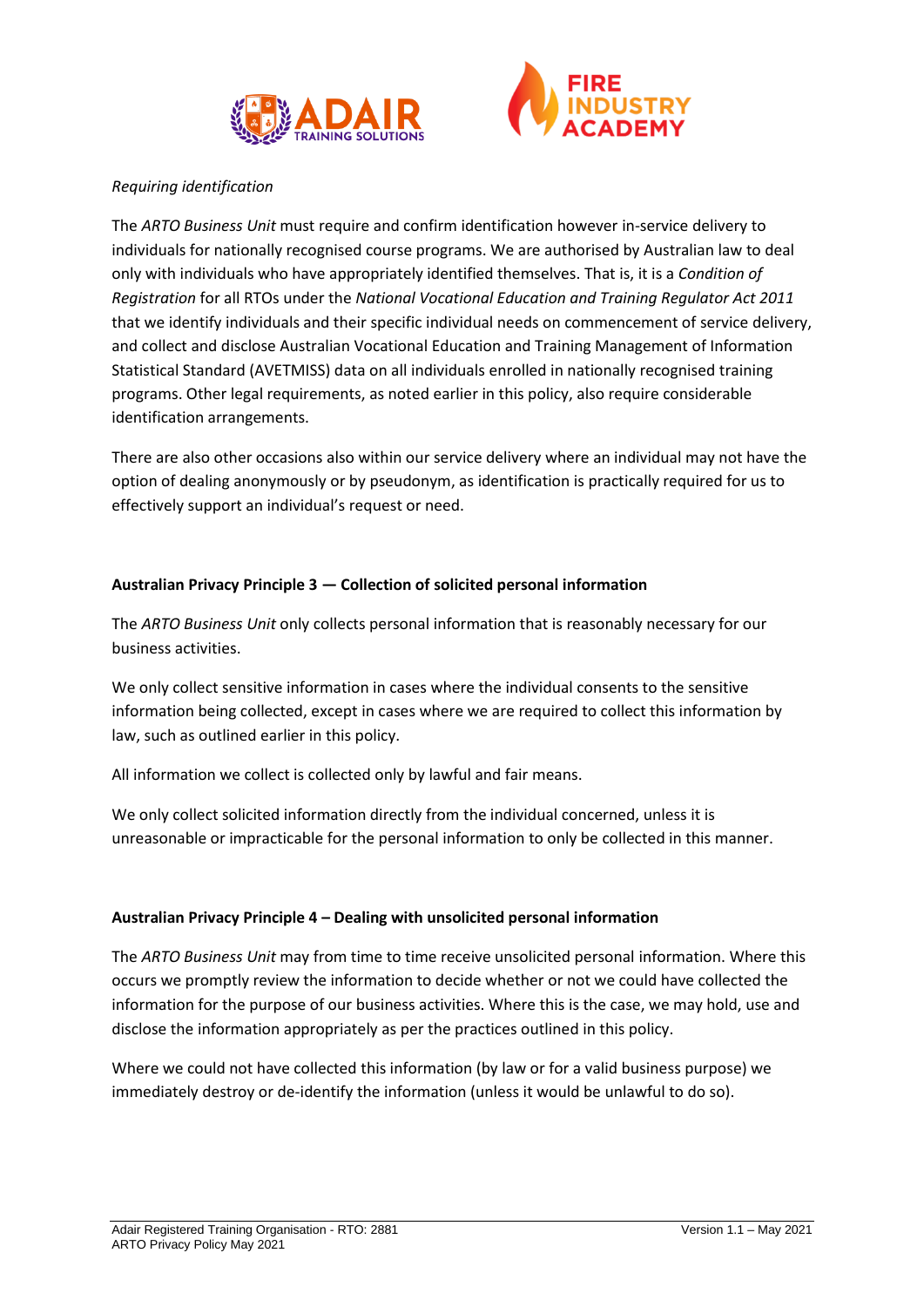



#### **Australian Privacy Principle 5 – Notification of the collection of personal information**

Whenever the *ARTO Business Unit* collects personal information about an individual, we take reasonable steps to notify the individual of the details of the information collection or otherwise ensure the individual is aware of those matters. This notification occurs at or before the time of collection, or as soon as practicable afterwards.

Our notifications to individuals on data collection include:

- The *ARTO Business Unit*'s identity and contact details, including the position title, telephone number and email address of a contact who handles enquiries and requests relating to privacy matters;
- The facts and circumstances of collection such as the date, time, place and method of collection, and whether the information was collected from a third party, including the name of that party;
- If the collection is required or authorised by law, including the name of the Australian law or other legal agreement requiring the collection;
- The purpose of collection, including any primary and secondary purposes;
- The consequences for the individual if all or some personal information is not collected;
- Other organisations or persons to which the information is usually disclosed, including naming those parties;
- Whether we are likely to disclose the personal information to overseas recipients, and if so, the names of the recipients and the countries in which such recipients are located.
- A link to this APP Privacy Policy on our website or explain how it may be accessed; and
- Advice that this APP Privacy Policy contains information about how the individual may access and seek correction of the personal information held by us; and how to complain about a breach of the APPs, or any registered APP code, and how we will deal with such a complaint.

Where possible, we ensure that the individual confirms their understanding of these details, such as through signed declarations, website form acceptance of details or in person through questioning.

#### *Collection from third parties*

Where the *ARTO Business Unit* collects personal information from another organisation, we:

- 1. Confirm whether the other organisation has provided the relevant notice above to the individual; or
- 2. Whether the individual was otherwise aware of these details at the time of collection; and
- 3. If this has not occurred, we will undertake this notice to ensure the individual is fully informed of the information collection.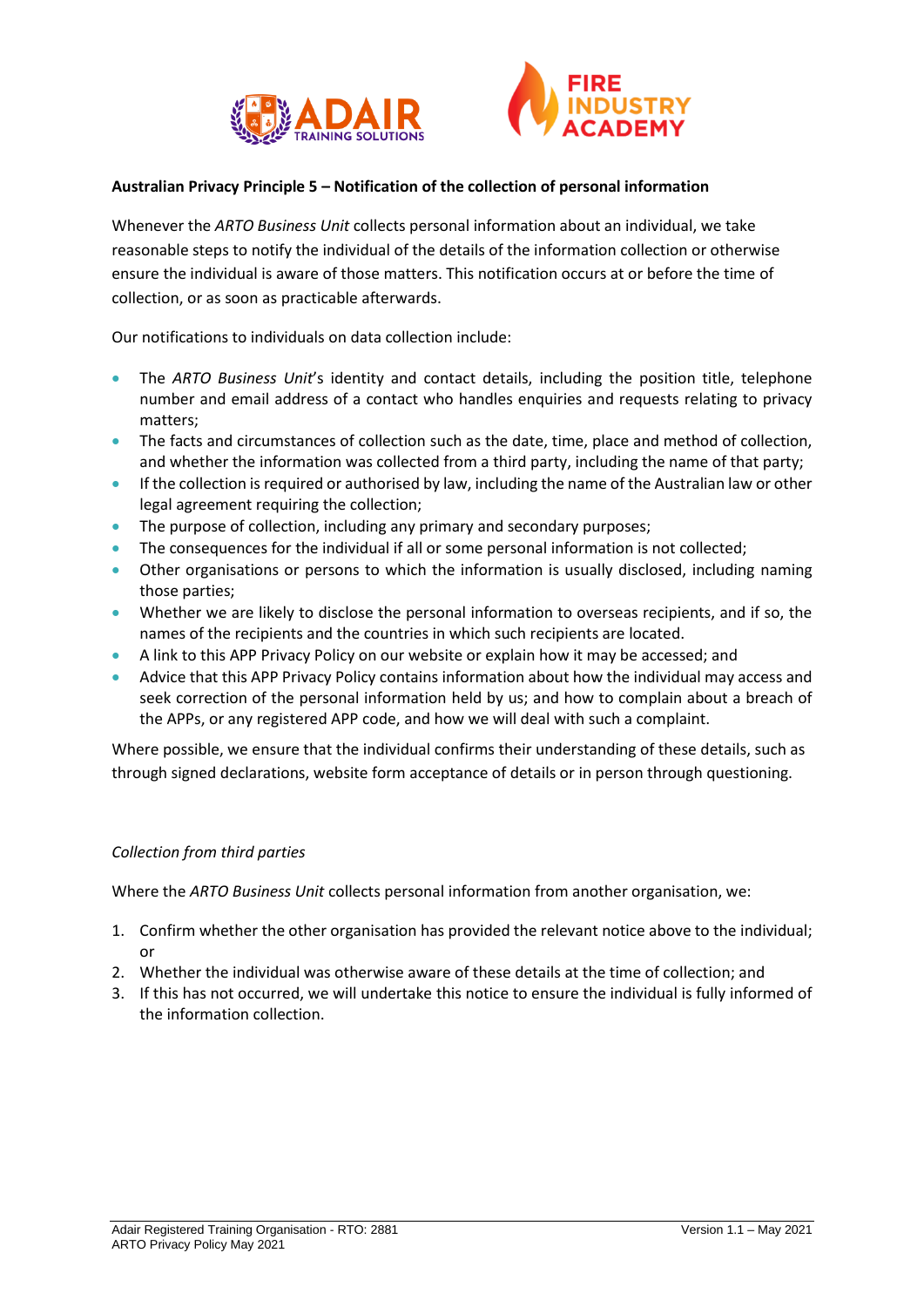



## **Australian Privacy Principle 6 – Use or disclosure of personal information**

The *ARTO Business Unit* only uses or discloses personal information it holds about an individual for the particular primary purposes for which the information was collected, or secondary purposes in cases where:

- An individual consented to a secondary use or disclosure;
- An individual would reasonably expect the secondary use or disclosure, and that is directly related to the primary purpose of collection; or
- Using or disclosing the information is required or authorised by law.

#### *Requirement to make a written note of use or disclosure for this secondary purpose*

If the *ARTO Business Unit* uses or discloses personal information in accordance with an 'enforcement related activity' we will make a written note of the use or disclosure, including the following details:

- The date of the use or disclosure:
- Details of the personal information that was used or disclosed;
- The enforcement body conducting the enforcement related activity;
- If the organisation used the information, how the information was used by the organisation;
- The basis for our reasonable belief that we were required to disclose the information.

#### **Australian Privacy Principle 7 – Direct marketing**

The *ARTO Business Unit* does not use or disclose the personal information that it holds about an individual for the purpose of direct marketing, unless:

- The personal information has been collected directly from an individual, and the individual would reasonably expect their personal information to be used for the purpose of direct marketing; or
- The personal information has been collected from a third party, or from the individual directly, but the individual does not have a reasonable expectation that their personal information will be used for the purpose of direct marketing; and
- We provide a simple method for the individual to request not to receive direct marketing communications (also known as 'opting out').

On each of our direct marketing communications, the *ARTO Business Unit* provides a prominent statement that the individual may request to opt out of future communications, and how to do so.

An individual may also request us at any stage not to use or disclose their personal information for the purpose of direct marketing, or to facilitate direct marketing by other organisations. We comply with any request by an individual promptly and undertake any required actions for free.

We also, on request, notify an individual of our source of their personal information used or disclosed for the purpose of direct marketing unless it is unreasonable or impracticable to do so.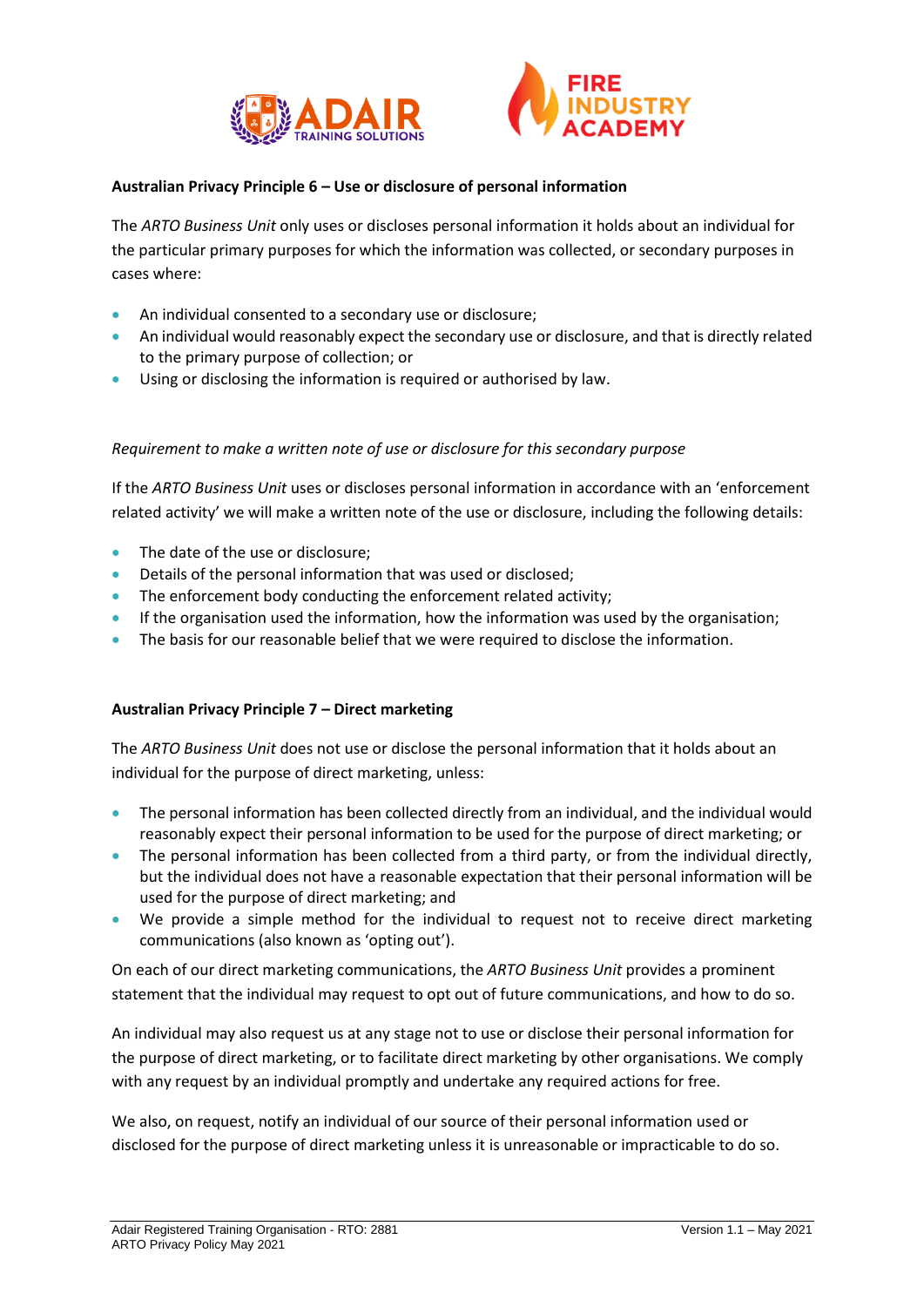



## **Australian Privacy Principle 8 – Cross-border disclosure of personal information**

Before the *ARTO Business Unit* discloses personal information about an individual to any overseas recipient, we undertake take reasonable steps to ensure that the recipient does not breach any privacy matters in relation to that information.

#### **Australian Privacy Principle 9 – Adoption, use or disclosure of government related identifiers**

The *ARTO Business Unit* does not adopt, use or disclose a government related identifier related to an individual except:

- In situations required by Australian law or other legal requirements;
- Where reasonably necessary to verify the identity of the individual;
- Where reasonably necessary to fulfil obligations to an agency or a State or Territory authority; or
- As prescribed by regulations.

#### **Australian Privacy Principle 10 – Quality of personal information**

The *ARTO Business Unit* takes reasonable steps to ensure that the personal information it collects is accurate, up-to-date and complete. We also take reasonable steps to ensure that the personal information we use or disclose is, having regard to the purpose of the use or disclosure, accurate, up-to-date, complete and relevant. This is particularly important where:

- When we initially collect the personal information; and
- When we use or disclose personal information.

We take steps to ensure personal information is factually correct. In cases of an opinion, we ensure information takes into account competing facts and views and makes an informed assessment, providing it is clear this is an opinion. Information is confirmed up-to-date at the point in time to which the personal information relates.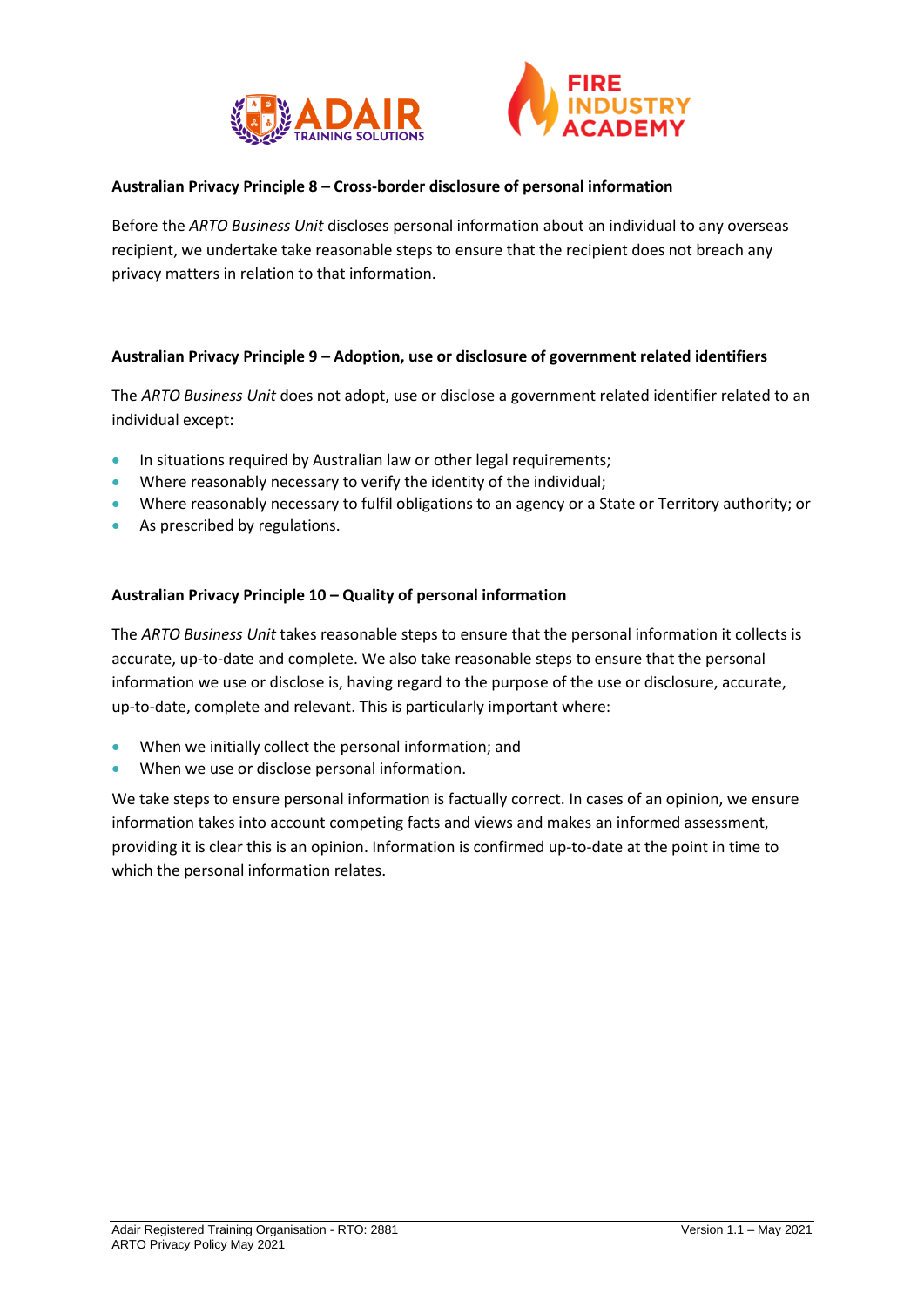



Quality measures in place supporting these requirements include:

- Internal practices, procedures and systems to audit, monitor, identify and correct poor quality personal information (including training staff in these practices, procedures and systems);
- Protocols that ensure personal information is collected and recorded in a consistent format, from a primary information source when possible;
- Ensuring updated or new personal information is promptly added to relevant existing records;
- Providing individuals with a simple means to review and update their information on an on-going basis through our online portal;
- Reminding individuals to update their personal information at critical service delivery points (such as completion) when we engage with the individual;
- Contacting individuals to verify the quality of personal information where appropriate when it is about to used or disclosed, particularly if there has been a lengthy period since collection; and
- Checking that a third party, from whom personal information is collected, has implemented appropriate data quality practices, procedures and systems.

# **Australian Privacy Principle 11 — Security of personal information**

The *ARTO Business Unit* takes active measures to consider whether we are able to retain personal information we hold, and also to ensure the security of personal information we hold. This includes reasonable steps to protect the information from misuse, interference and loss, as well as unauthorised access, modification or disclosure.

We destroy or de-identify personal information held once the information is no longer needed for any purpose for which the information may be legally used or disclosed.

Access to the *ARTO Business Unit* offices and work areas is limited to our personnel only - visitors to our premises must be authorised by relevant personnel and are accompanied at all times. With regard to any information in a paper-based form, we maintain storage of records in an appropriately secure place to which only authorised individuals have access.

Regular staff training and information bulletins are conducted with the *ARTO Business Unit* personnel on privacy issues, and how the APPs apply to our practices, procedures and systems. Training is also included in our personnel induction practices.

We conduct ongoing internal audits (at least annually and as needed) of the adequacy and currency of security and access practices, procedures and systems implemented.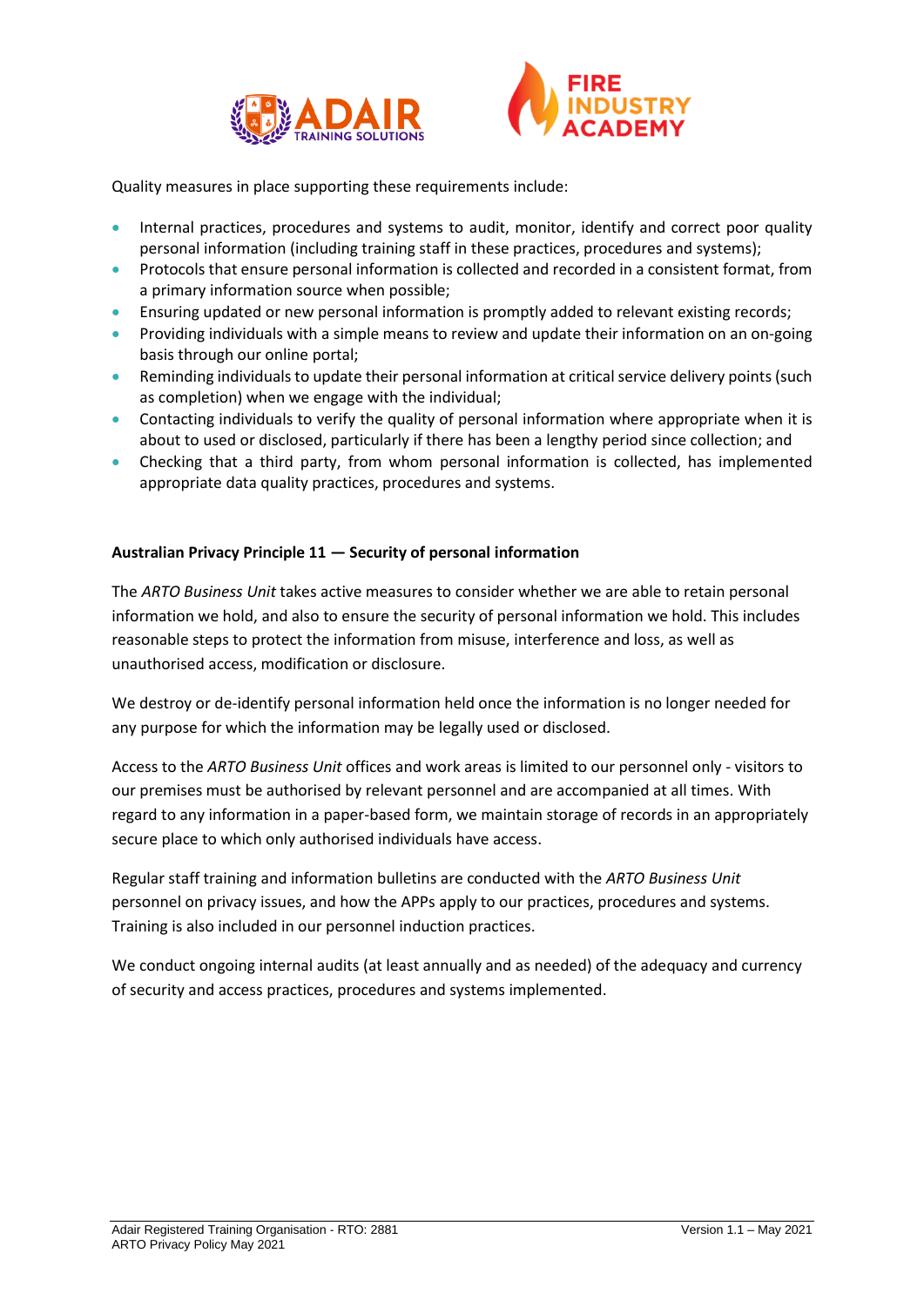



#### **Australian Privacy Principle 12 — Access to personal information**

Where the *ARTO Business Unit* holds personal information about an individual, we provide that individual access to the information on their request. In processing requests, we:

- Ensure through confirmation of identity that the request is made by the individual concerned, or by another person who is authorised to make a request on their behalf;
- Respond to a request for access:
	- Within 14 calendar days, when notifying our refusal to give access, including providing reasons for refusal in writing, and the complaint mechanisms available to the individual; or
	- Within 30 calendar days, by giving access to the personal information that is requested in the manner in which it was requested.
- Provide information access free of charge.

#### **Australian Privacy Principle 13 – Correction of personal information**

The *ARTO Business Unit* takes reasonable steps to correct personal information we hold, to ensure it is accurate, up-to-date, complete, relevant and not misleading, having regard to the purpose for which it is held.

#### *Individual Requests*

On an individual's request, we:

- Correct personal information held; and
- Notify any third parties of corrections made to personal information, if this information was previously provided to these parties.

In cases where we refuse to update personal information, we:

- Give a written notice to the individual, including the reasons for the refusal and the complaint mechanisms available to the individual;
- Upon request by the individual whose correction request has been refused, take reasonable steps to associate a statement with the personal information that the individual believes it to be inaccurate, out-of-date, incomplete, irrelevant or misleading;
- Respond within 14 calendar days to these requests; and
- Complete all actions free of charge.

#### *Correcting at the ARTO Business Unit's initiative*

We take reasonable steps to correct personal information we hold in cases where we are satisfied that the personal information held is inaccurate, out-of-date, incomplete, irrelevant or misleading (that is, the information is faulty). This awareness may occur through collection of updated information, in notification from third parties or through other means.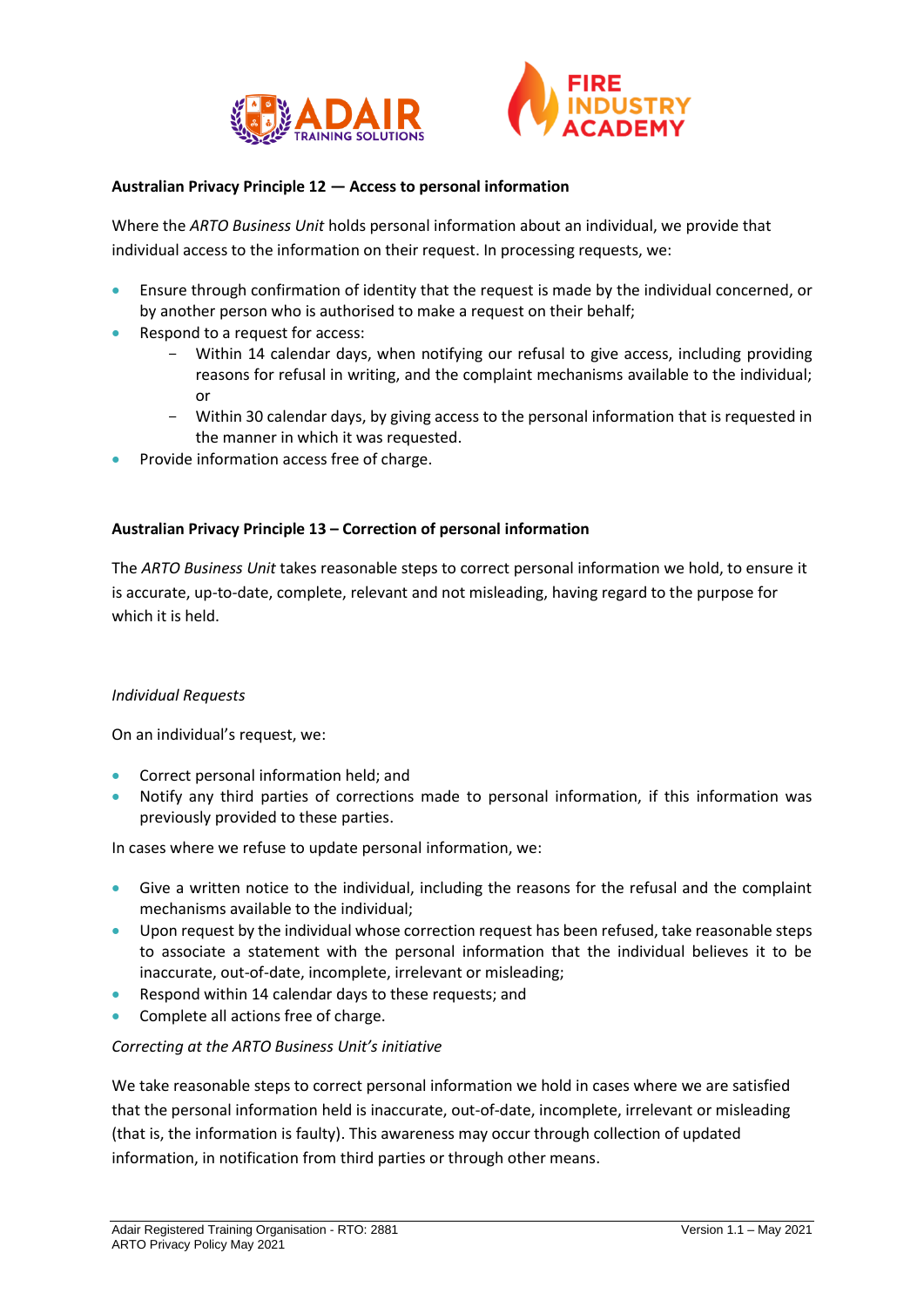



# **Request for Records Access Procedure**

Individuals or third parties may at any stage request access to records held by the *ARTO Business Unit* relating to their personal information. The following procedure is followed on each individual request for access:

- 1. A request for access is provided by the requester, with suitable information provided to be able to:
	- a. Identify the individual concerned;
	- b. Confirm their identity; and
	- c. Identify the specific information that they are requesting access to.

This request may be in any form, or preferably using the *ARTO Business Unit*s *Records Access or Update Request Form (included in this document)*.

- 2. Upon receiving a request for access, the *ARTO Business Unit* then:
	- a. Confirms the identity of the individual or party requesting access;
	- b. Confirms that this individual or party is appropriately authorised to receive the information requested;
	- c. Searches the records that we possess or control to assess whether the requested *personal information* is contained in those records; and
	- d. Collates any personal information found ready for access to be provided.

#### *Confirming identity*

The *ARTO Business Unit* personnel must be satisfied that a request for personal information is made by the individual concerned, or by another person who is authorised to make a request on their behalf. The minimum amount of personal information needed to establish an individual's identity is sought, which is generally an individual's name, date of birth, last known address and signature.

When meeting the requesting party in person, identification may be sighted.

If confirming details over a telephone conversation, questions regarding the individual's name, date of birth, last known address or service details may be confirmed before information is provided.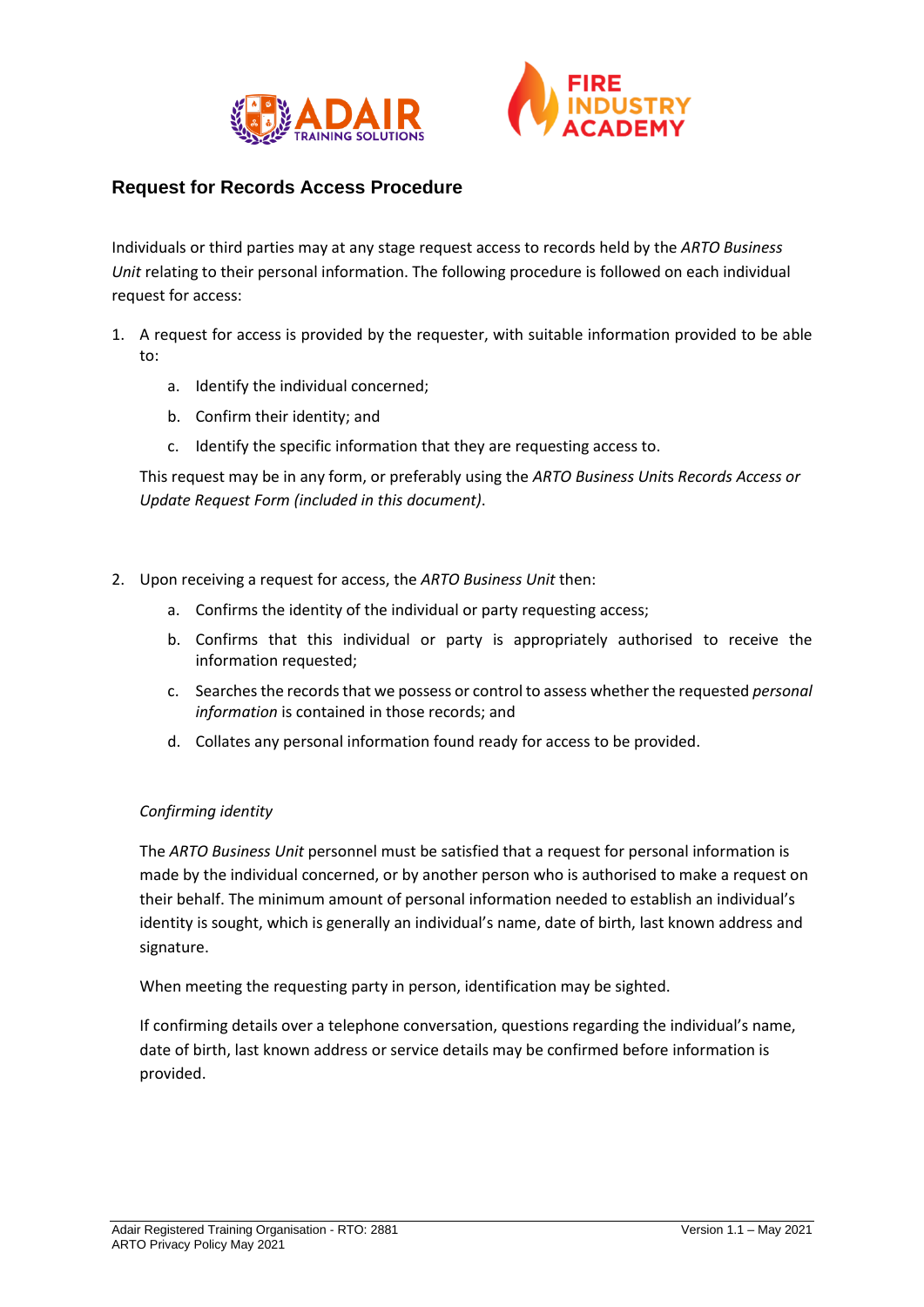



3. Once identity and access authorisation is confirmed, and personal information is collated, access is provided to the requester within 30 calendar days of receipt of the original request. We will provide access to personal information in the specific manner or format requested by the individual, wherever it is reasonable and practicable to do so, free of charge.

Where the requested format is not practical, we consult with the requester to ensure a format is provided that meets the requester's needs.

4. If the identity or authorisation access cannot be confirmed, or there is another valid reason why the *ARTO Business Unit* is unable to provide the personal information, refusal to provide access to records will be provided to the requester, in writing. Our notification will include reason(s) for the refusal, and the complaint mechanisms available to the individual. Such notifications are provided to the requester within 30 calendar days of receipt of the original request.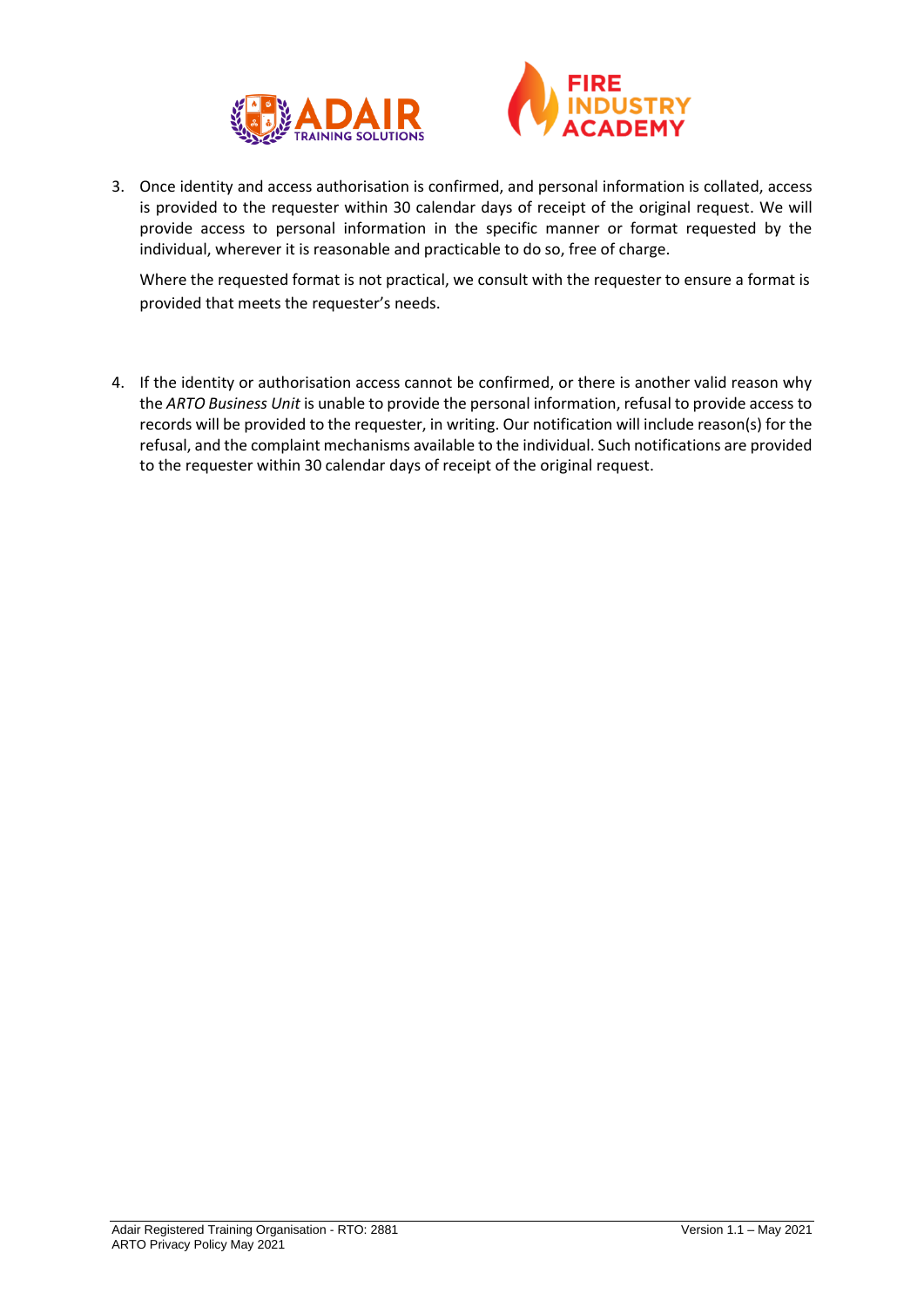



# **'Request for Records Update' Procedure**

Individuals or third parties may at any stage request that their records held by the *ARTO Business Unit* relating to their personal information be updated. The following procedure is followed on each individual request for records updates:

- 1. A request for records update is provided by the requester, with suitable information provided to be able to:
	- a. Identify the individual concerned;
	- b. Confirm their identity; and
	- c. Identify the specific information that they are requesting be updated on their records.

This request may be in any form, or preferably using the *ARTO Business Unit*s *Records Access or Update Request Form (included in this document)*.

- 2. Upon receiving a request for records update, the *ARTO Business Unit* then:
	- a. Confirms the identity of the individual or party to whom the record relates;
	- b. Searches the records that we possess or control to assess whether the requested *personal information* is contained in those records; and
	- c. Assesses the information already on record, and the requested update, to determine whether the requested update should proceed.

# *Assessing Update*

The *ARTO Business Unit* personnel assess the relevant personal information we hold, and the requested updated information, to determine which version of the information is considered accurate, up-to-date, complete, relevant and not misleading, having regard to the purpose for which it is held.

This may include checking information against other records held by us, or within government databases, in order to complete an assessment of the correct version of the information to be used.

- 3. Once identity and information assessment is confirmed, personal information is:
	- a. Updated, free of charge, within 14 calendar days of receipt of the original request; and
	- b. Notified to any third parties of corrections made to personal information, if this information was previously provided to these parties.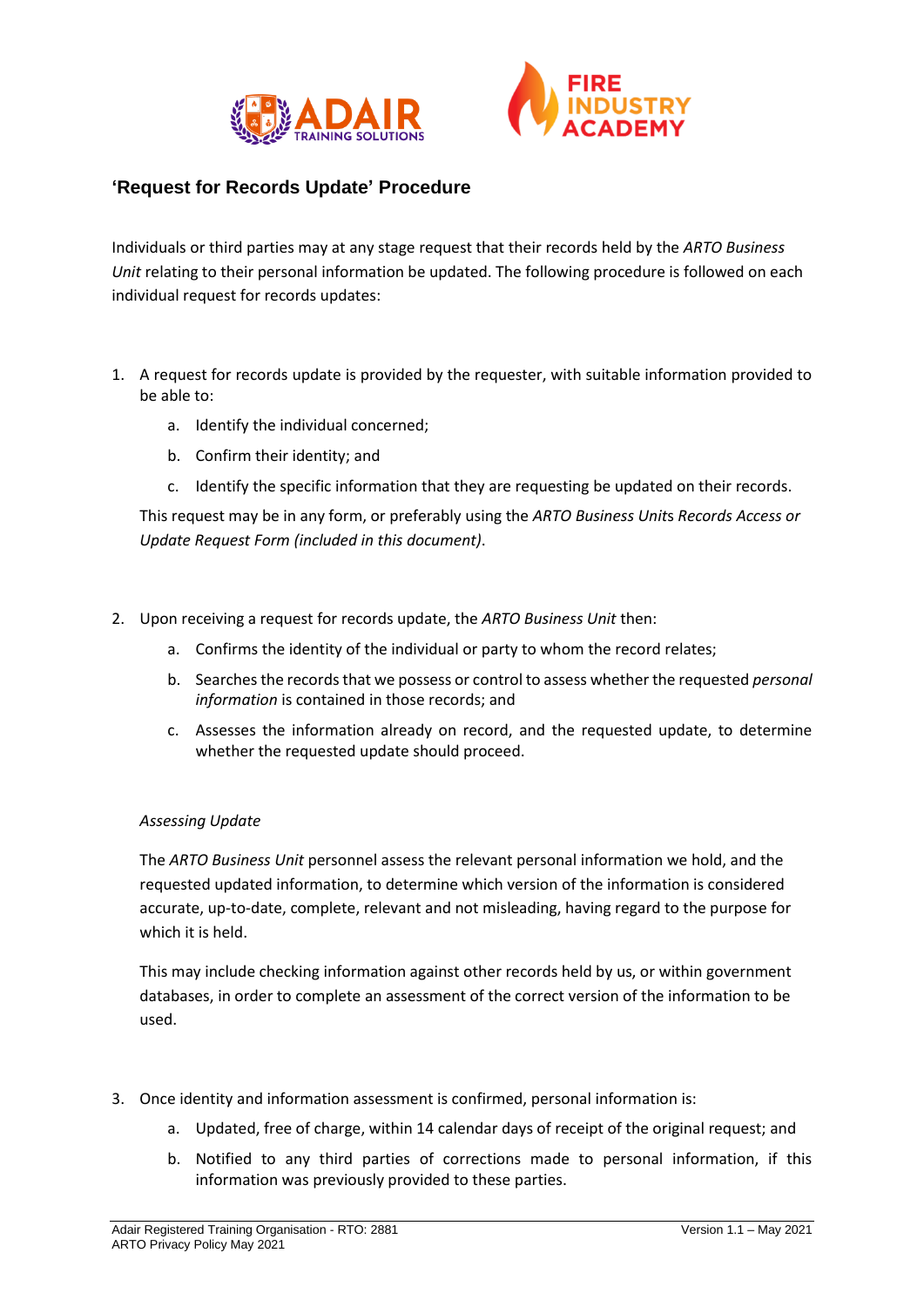



4. If the identity of the individual cannot be confirmed, or there is another valid reason why the *ARTO Business Unit* is unable to update the personal information, refusal to update records will be provided to the requester in writing, free of charge, within 14 calendar days.

Our notification will include the reasons for the refusal and the complaint mechanisms available to the individual.

5. Upon request by the individual whose correction request has been refused, we will also take reasonable steps to associate a 'statement' with the personal information that the individual believes it to be inaccurate, out-of-date, incomplete, irrelevant or misleading. This statement will be applied, free of charge, to all personal information relevant across the *ARTO Business Unit* systems within 30 calendar days of receipt of the statement request.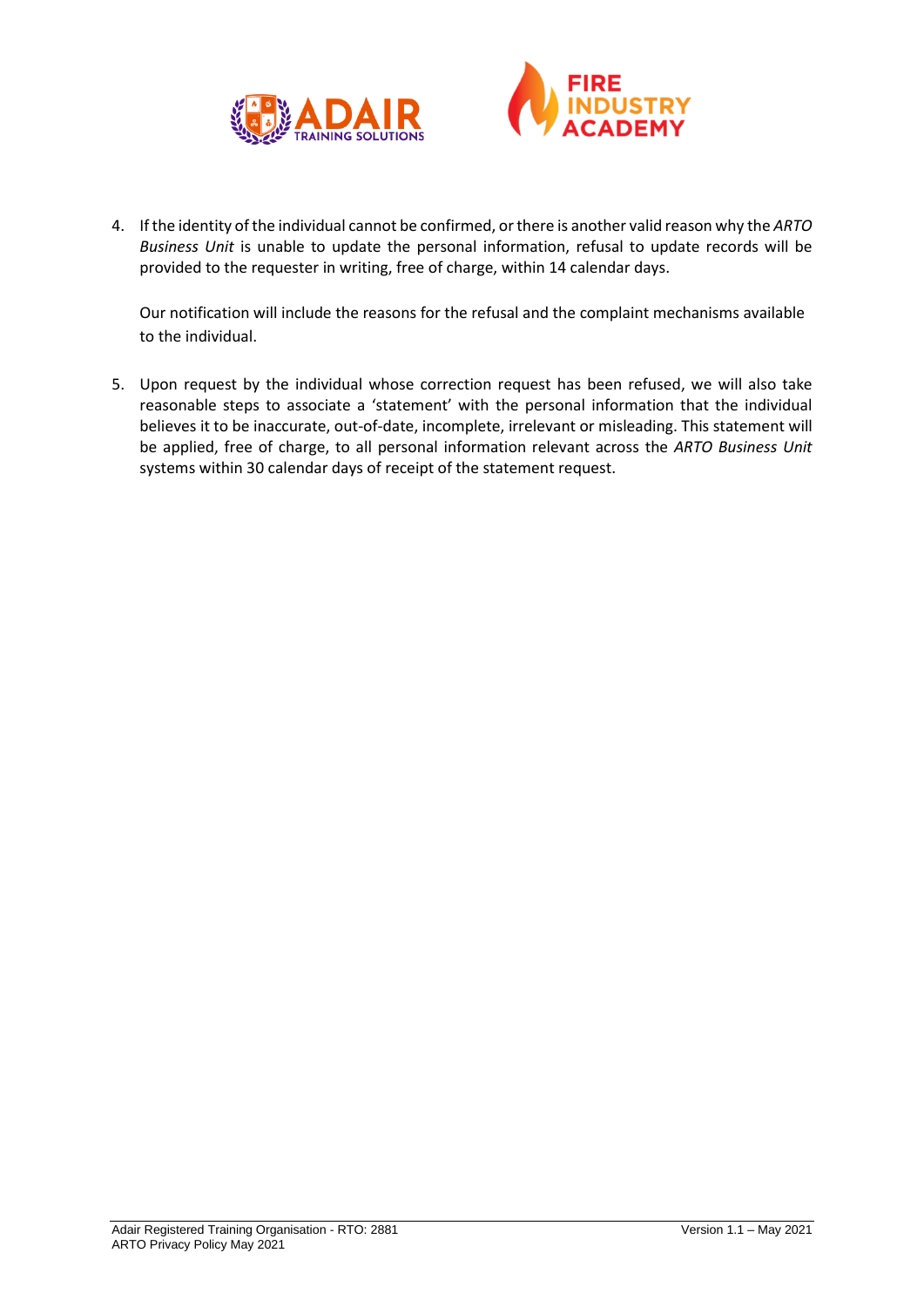



# **Privacy Complaints Procedure**

If an individual feels that the *ARTO Business Unit* has breached its obligations in the handling, use or disclosure of their personal information, they may raise a complaint. We encourage individuals to discuss the situation with their *ARTO Business Unit* representative in the first instance, before making a complaint.

Please refer to the Adair Registered Training Organisation Complaints Policy document for details on how to lodge a complaint and the complaints handling process. The Complaints Policy is available on the *ARTO Business Unit's* website.

1. Should after considering this response, the individual is still not satisfied, they make escalate their complaint directly to the Information Commissioner for investigation:

Office of the Australian Information Commissioner

#### www.oaic.gov.au

Phone: 1300 363 992

When investigating a complaint, the OAIC will initially attempt to conciliate the complaint, before considering the exercise of other complaint resolution powers.

2. Alternatively, if the complaint relates to a non-privacy matter, or should individuals choose to do so, a complaint may also be lodged with the ASQA complaints handling service for complaints against RTOs:

Australian Skills Quality Authority

[www.asqa.gov.au](http://www.asqa.gov.au/)

Phone: 1300 701 801